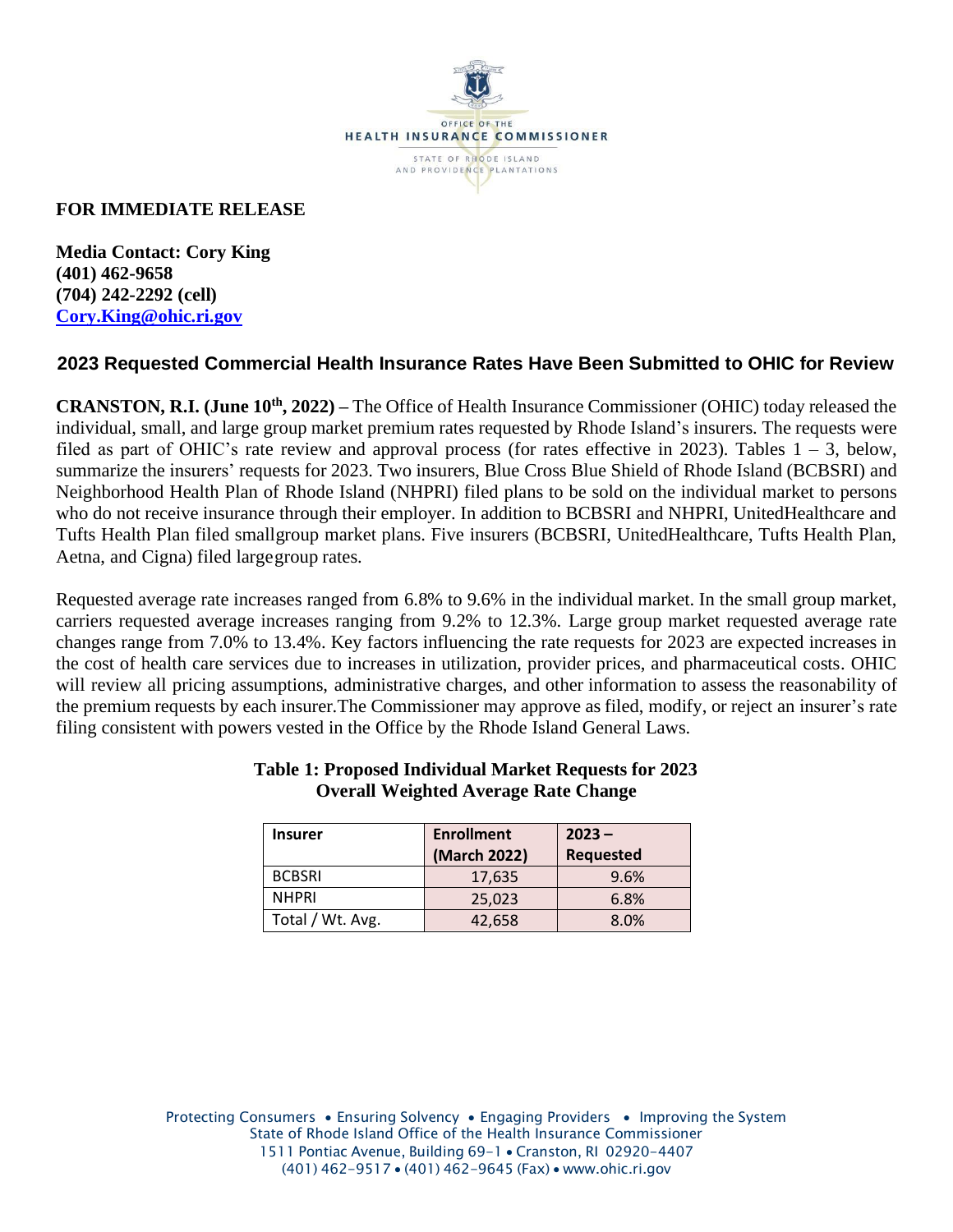| <b>Insurer</b>                    | <b>Enrollment</b> | $2023 -$         |
|-----------------------------------|-------------------|------------------|
|                                   | (March 2022)      | <b>Requested</b> |
| <b>BCBSRI</b>                     | 40,943            | 11.7%            |
| <b>NHPRI</b>                      | 1,875             | 9.3%             |
| UnitedHealthcare<br>(HMO)         | 606               | 12.3%            |
| UnitedHealthcare<br>(PPO)         | 2,067             | 10.8%            |
| <b>Tufts Health Plan</b><br>(HMO) | 1,205             | 9.2%             |
| Tufts Health Plan<br>(PPO)        | 737               | 10.0%            |
| Total / Wt. Avg.                  | 47,433            | 11.5%            |

## **Table 2: Proposed Small Group Market Requests for 2023 Overall Weighted Average Rate Change**

### **Table 3: Proposed Large Group Market Requests for 2023 Overall Weighted Average Rate Change**

| <b>Insurer</b>                         | <b>Enrollment</b> | $2023 -$         |
|----------------------------------------|-------------------|------------------|
|                                        | (March 2022)      | <b>Requested</b> |
| <b>BCBSRI</b>                          | 63,300            | 7.0%             |
| UnitedHealthcare                       | 12,471            | 11.3%            |
| <b>Tufts Health Plan</b><br><b>HMO</b> | 2,911             | 10.4%            |
| <b>Tufts Health Plan</b><br><b>PPO</b> | 3,248             | 10.3%            |
| Aetna                                  | 69                | 13.4%            |
| Cigna                                  | 656               | 8.5%             |
| Total / Wt. Avg.                       | 82,655            | 7.9%             |

"My office is committed to rigorously reviewing these proposed rate increases to ensure that the rates that are ultimately approved are in the public interest and actuarially sound, "said Health Insurance Commissioner Patrick M. Tigue. He continued, "These proposed rates demonstrate the continued need for shared accountability by insurers and providers to address the underlying costs of health care in order to promote affordability for Rhode Island consumers and businesses."